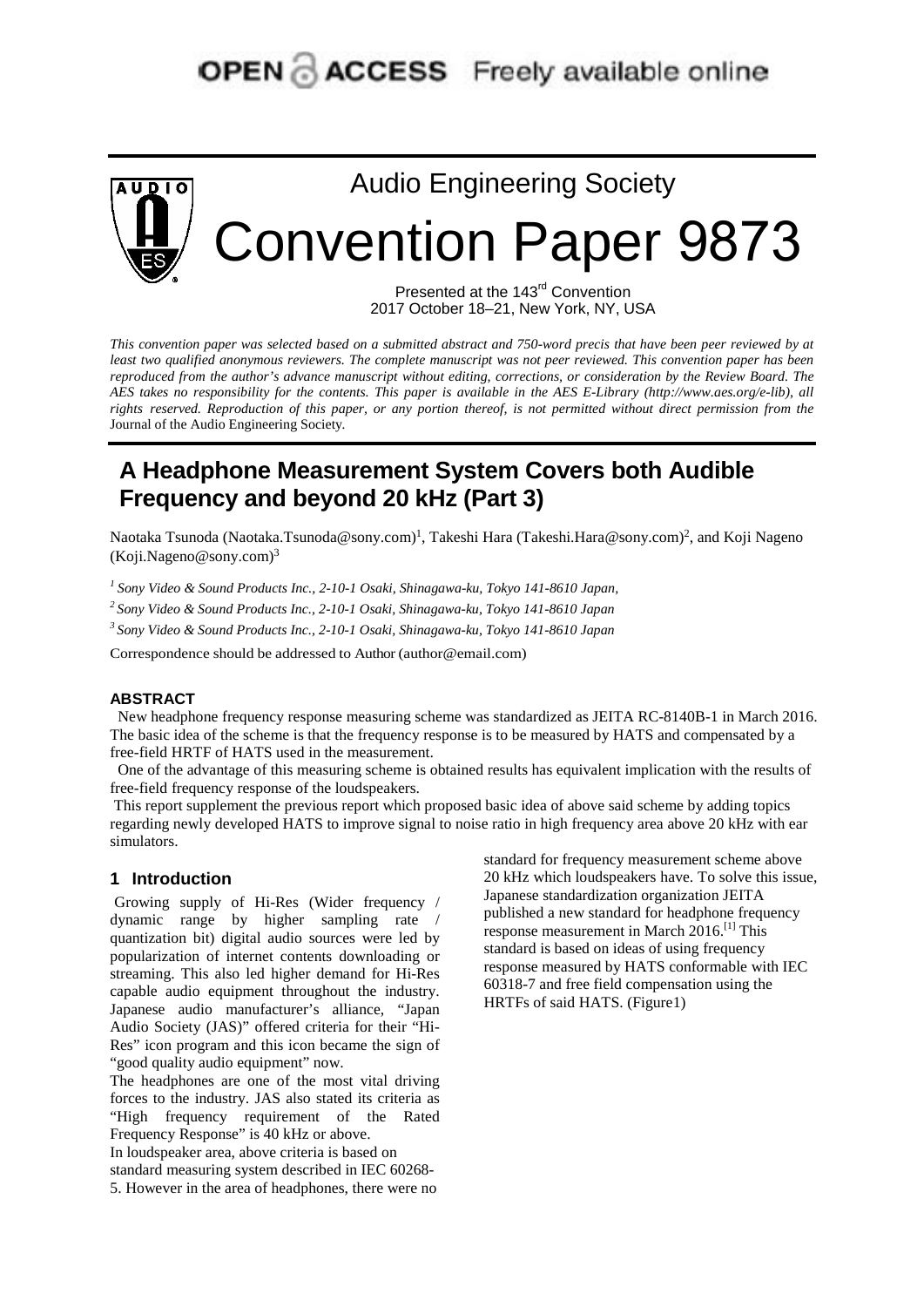

Figure 1. RC8140B-1 Measurement System.<sup>[1]</sup> This standard measuring method enabled to evaluate measurement result regardless of microphone frequency result by comparing headphone response and individual HRTF of HATS used in the measurement. This also enabled to compare the result directly with those of loudspeaker response in free-field environment. Thus now, above new standard is cited by Japan Audio Society (JAS : Japanese audio manufacturer's association) as a standard measurement scheme to judge whether the products are good to label with "Hi-Res Icon" or not.

The purpose of this series of study is to establish practical measurement system to cover entire frequency from below 20Hz to 100 kHz or more. In a series of our past reports, studies for the HATS including our own prototype (Prototype 1) and standard one and technical tips for methodology for free field compensation for high repeatability were<br>shown  $\frac{[2]}{[2]}$  Then a conclusion is inducted as a Then a conclusion is inducted as a combination of Standard HATS and ISO R10 frequency points (=1/3 Octave, Averaged from R160 : 1/48 Octave response) free-field compensation filtering were proposed as a practical solution to obtain good reproducibility.<sup>[3]</sup>

However, above solution using conventional standard HATS has some difficulty on measuring headphones and also HRTF for free field compensation due to its low signal to noise ratio in high frequency area. Sometimes it needs 100 mW of input to headphone for frequency response and 10 watts of input power to loudspeaker for HRTF measurement which are extremely high and far away from normal listening level. This was coming from microphone used on the standard HATS were using  $1/2$ " capsule  $[4,5,6]$  which has low sensitivity in high frequency area.

To solve above issue, new HATS was designed and constructed.

Free-field Compensation Filte<sup>In</sup> this report, below items are to be reported.

a) HATS construction: Introduction of new HATS Analyzer prototype (Prototype 2) with higher sensitivity and better signal to noise ratio in high frequency area. The HATS comes with ear simulators and 1/4" microphones instead of 1/2" or 1/8" microphones.

b) Examples of measured results using above system.

Also in discussion part, simulation result of sound pressure distribution in ear canal will be reported and the advantages of 1/4" microphone application to HATS are also to be shown.

#### **2 New HATS Concept**

Based on past discussion, newly developed HATS were designed as to accommodate below conditions.

- Implementation of ear simulators.
- Use of 1/4 inch microphone.



Figure 2. HATS Prototype 2

HATS Prototype 2 shares most parts with current existing industrial standard HATS but has different ear simulator.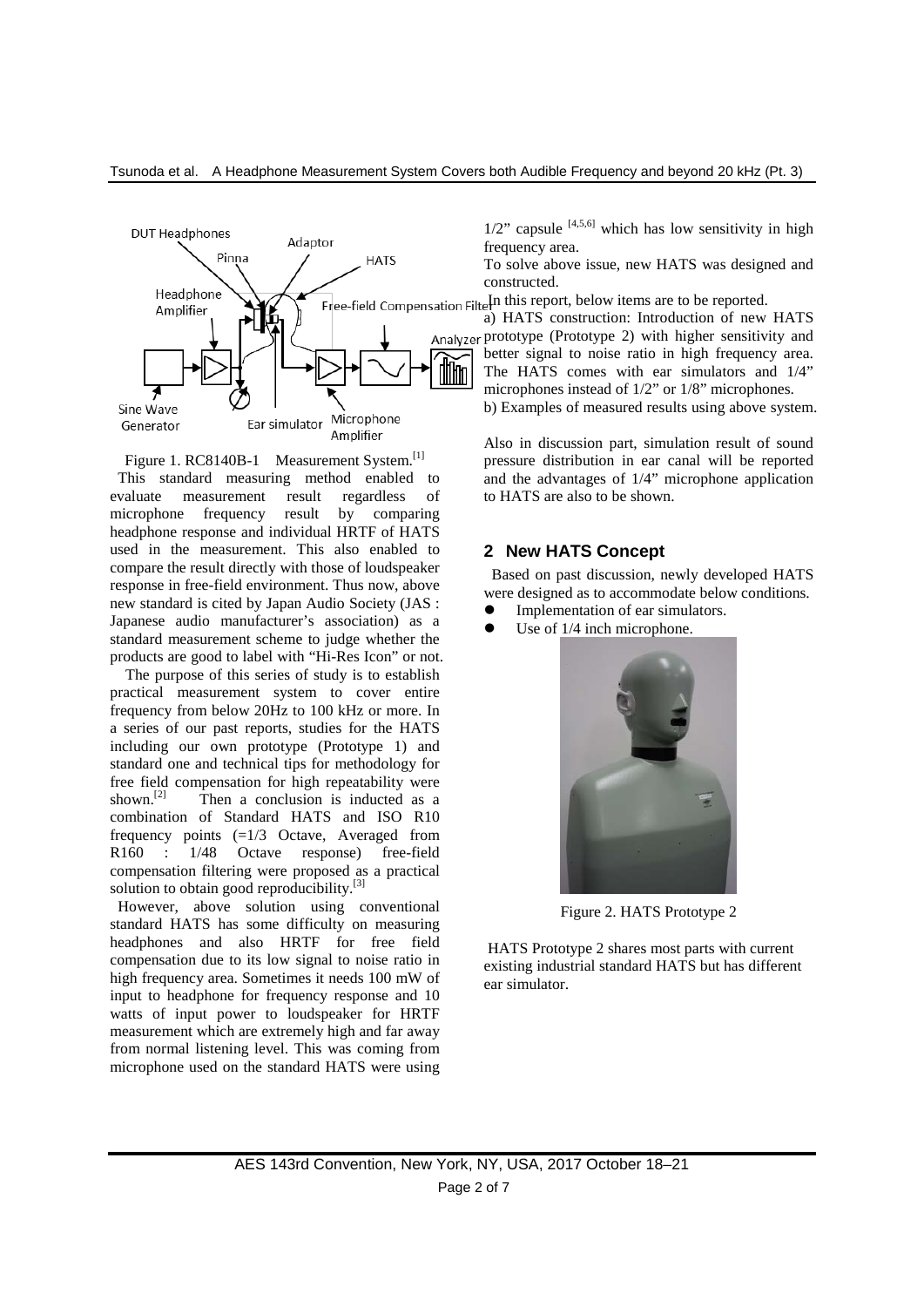

Figure 3. Ear Simulators

Ear Simulator is located around the 1/4 inch microphone and its acoustic impedance is set to follow IEC 60318-4.



Figure 4. Measured HRTF

### **3 Measured Results by Newly Developed HATS**

3.1 Test System

Figure 5 shows actual system used to test the new HATS. With this system, free-field compensation calculation was done manually by using Microsoft Excel spread sheets.



Figure 5. Measurement system block diagram

3.2 Measured Results by the System

Here are measured results of several different types of headphones: Circum-aural type, Supraaural type and Insert type headphones. All the headphones were measured at 1mW input to driver unit. 1mW was chosen as to represent normal listening level by the consumers.



Figure 6. Measured Results Circum-Aural Type Headphones on different HATS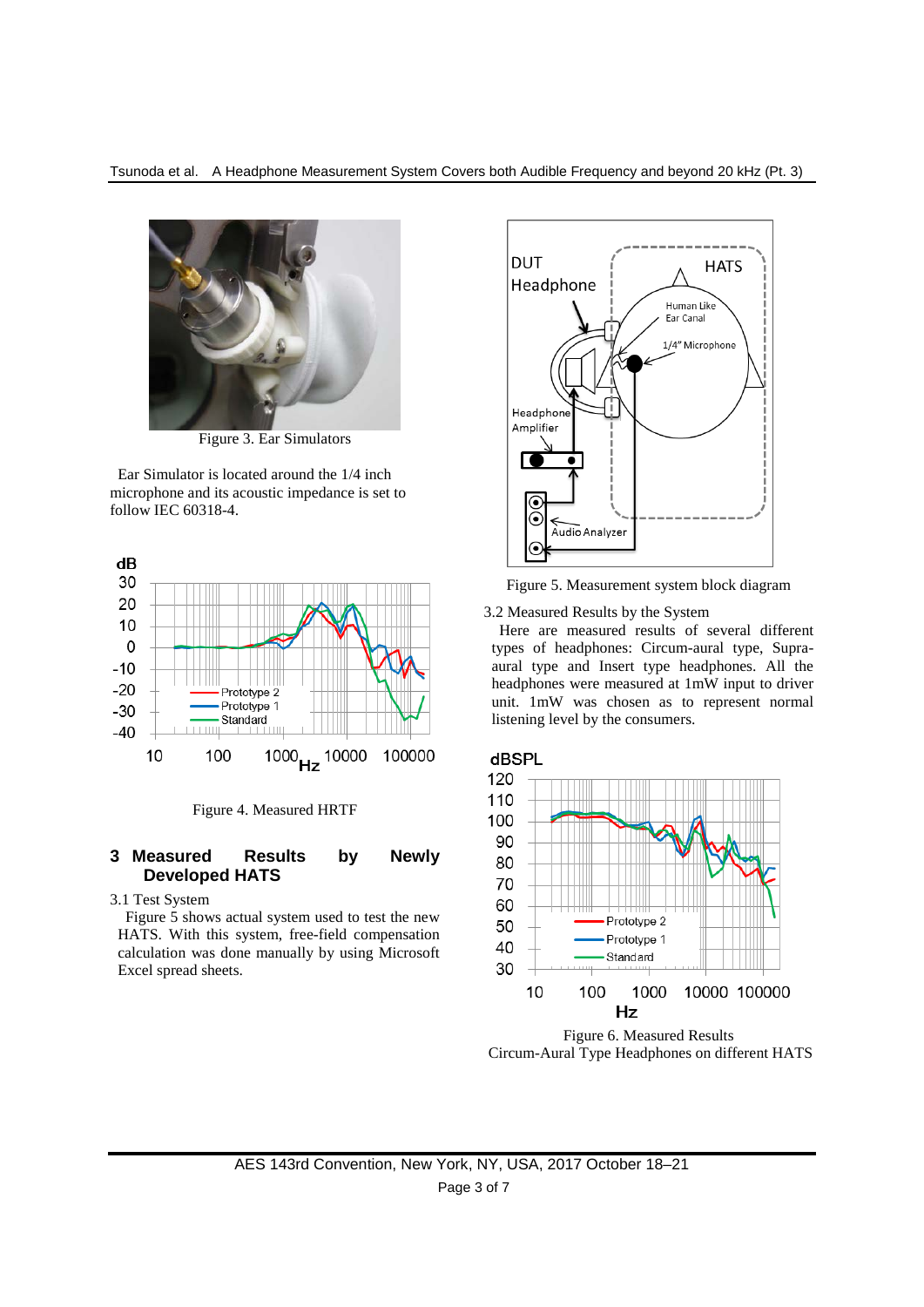

Supra-Aural Type Headphones on different HATS



Figure 8. Measured Results Insert Type Headphones on different HATS

Figure 6 to 8 shows measured results for circumaural headphones, supra-aural headphones and insert type headphones.

These result shows HATS Prototype 2 shows best probability among three HATS.

They show similar frequency response on three different HATS except low frequency area on supra-aural headphone measurement on Prototype 1. (Figure 7) This difference was from air leakage caused by bad fitting between its hard ear pinna and the headphones. This was improved in prototype 2 by applying soft pinna.

Figure 8 shows measured results of insert type headphones.

Prototype 1 shows higher response in area of 20 Hz to 4 kHz due to lack of ear simulator. This problem is discussed in previous report.[3]

Industry standard HATS shows almost identical response with new HATS however output in high frequency area is very low in comparison with other HATS and close to background noise level. (Figure 9-11)



Figure 9. HATS output vs. background noise spectrum Instant Value: HATS Prototype 2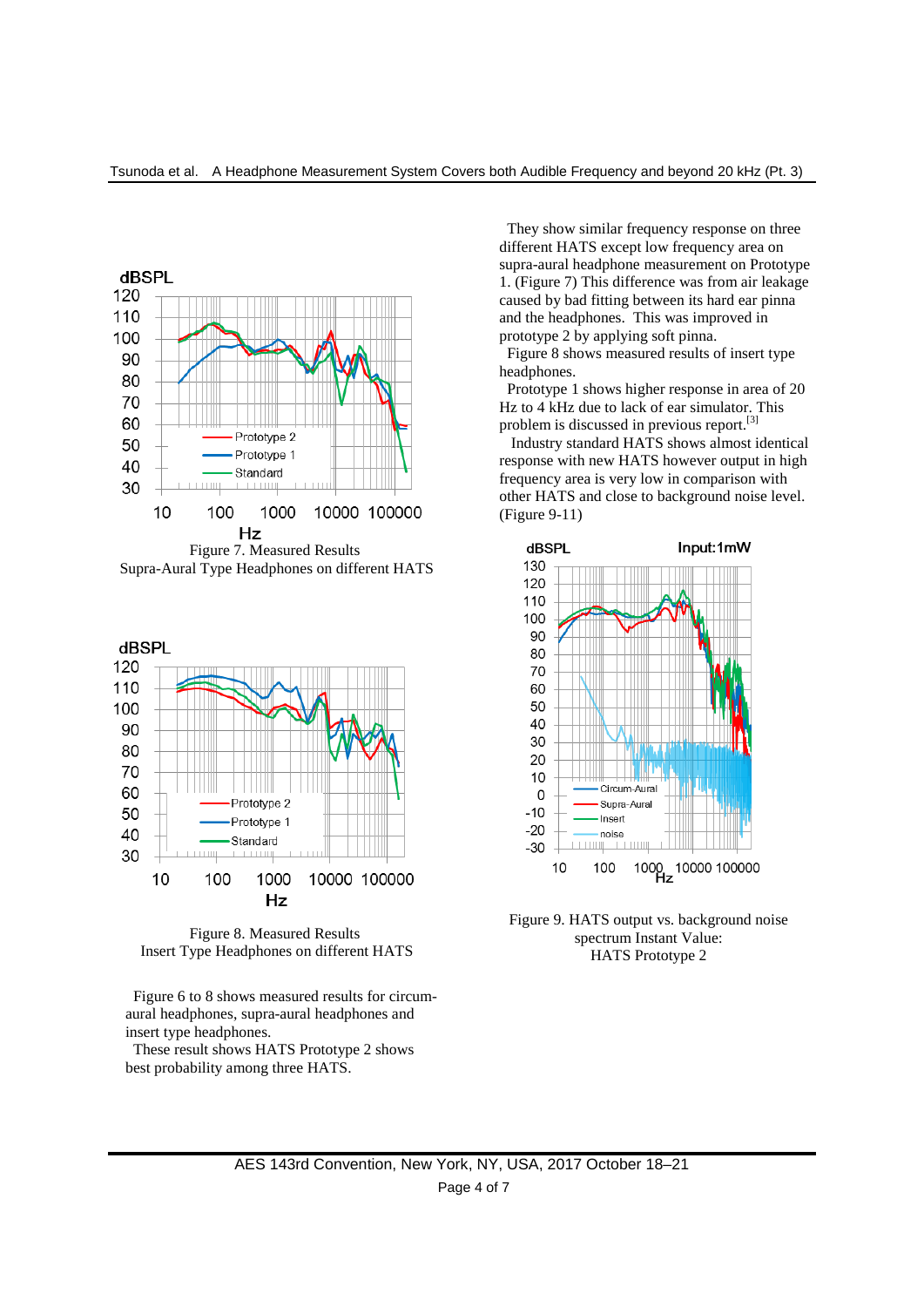





#### 3.3 TIPS for Better Measured Results

To obtain good results on the frequency response measurement in high frequency area, signal to noise ratio at the measurement environment must be considered carefully. To obtain good enough probability of  $+/-$  1dB, signal to noise ratio must be at least 10 dB or more in instant value.

In case of measurement result shown in Fig.9, Supra-aural headphones measurement do not have good signal to noise ration of 10dB. Increase of electrical input to the headphones helps to obtain good signal to noise ratio. (Figure 12)



Figure 12. HATS output vs. background noise spectrum: Instant Value: HATS Prototype 2

## **4 Discussion**

As touched in previous section, choice of microphone used in HATS is very important to obtain good measurement results in a point of view of signal to noise ratio.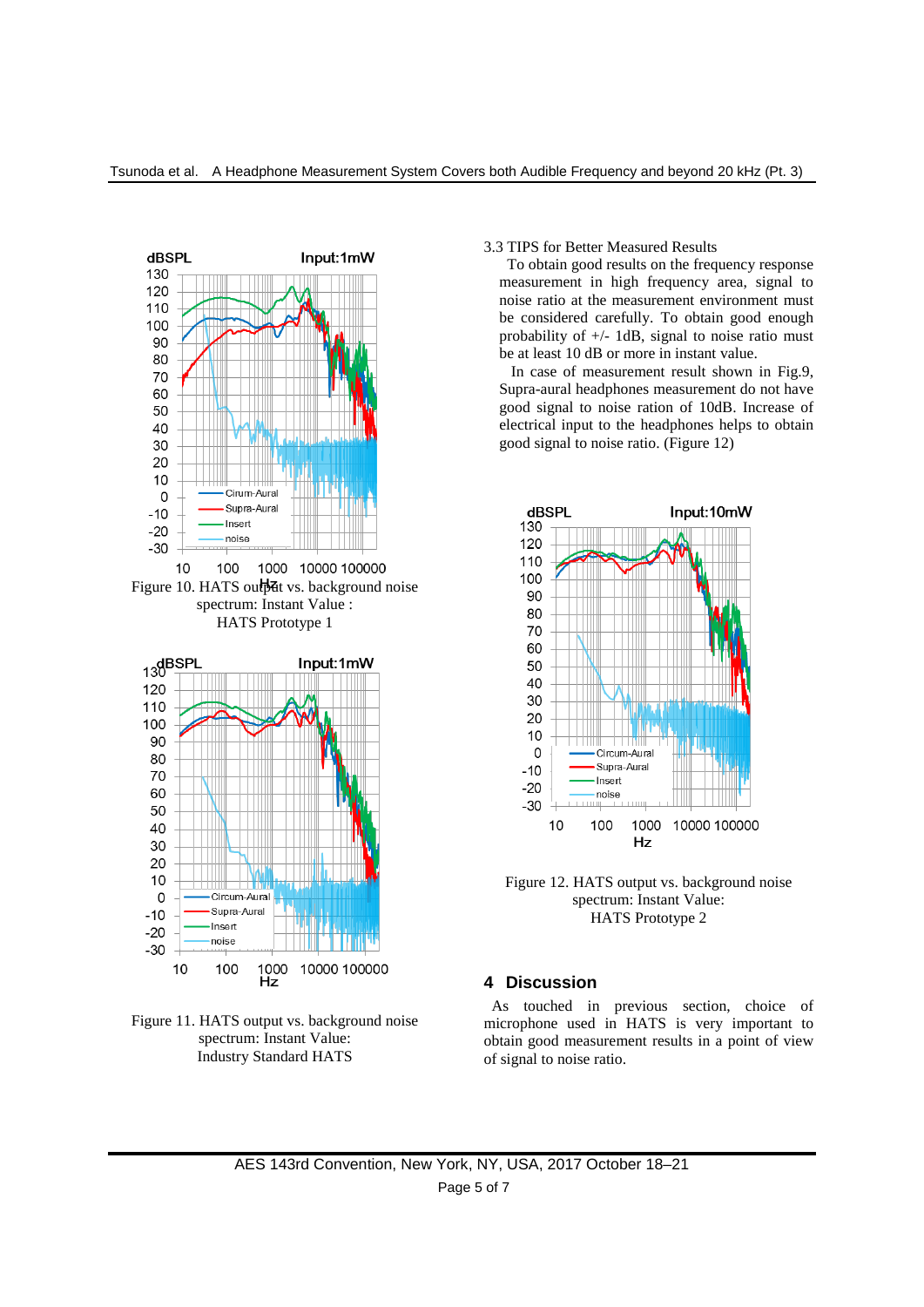However there is one more question that the microphone mechanical-acoustic construction does represent that of human body.

A series of simulation of steady state SPL distribution in human ear canal was done to figure out this question. Ear canal shape was from an individual and taken by MRI. (Figure 13 to 17) All the figure are rear view of left ear canal.



Figure 13. SPL Simulation inside of human ear canal: (20 kHz)



Figure 14. SPL Simulation inside of human ear canal: (31 kHz)



Figure 15. SPL Simulation inside of human ear canal: (46 kHz)



Figure 16. SPL Simulation inside of human ear canal: (105 kHz)



Figure 17. SPL Simulation inside of human ear canal: (200 kHz)